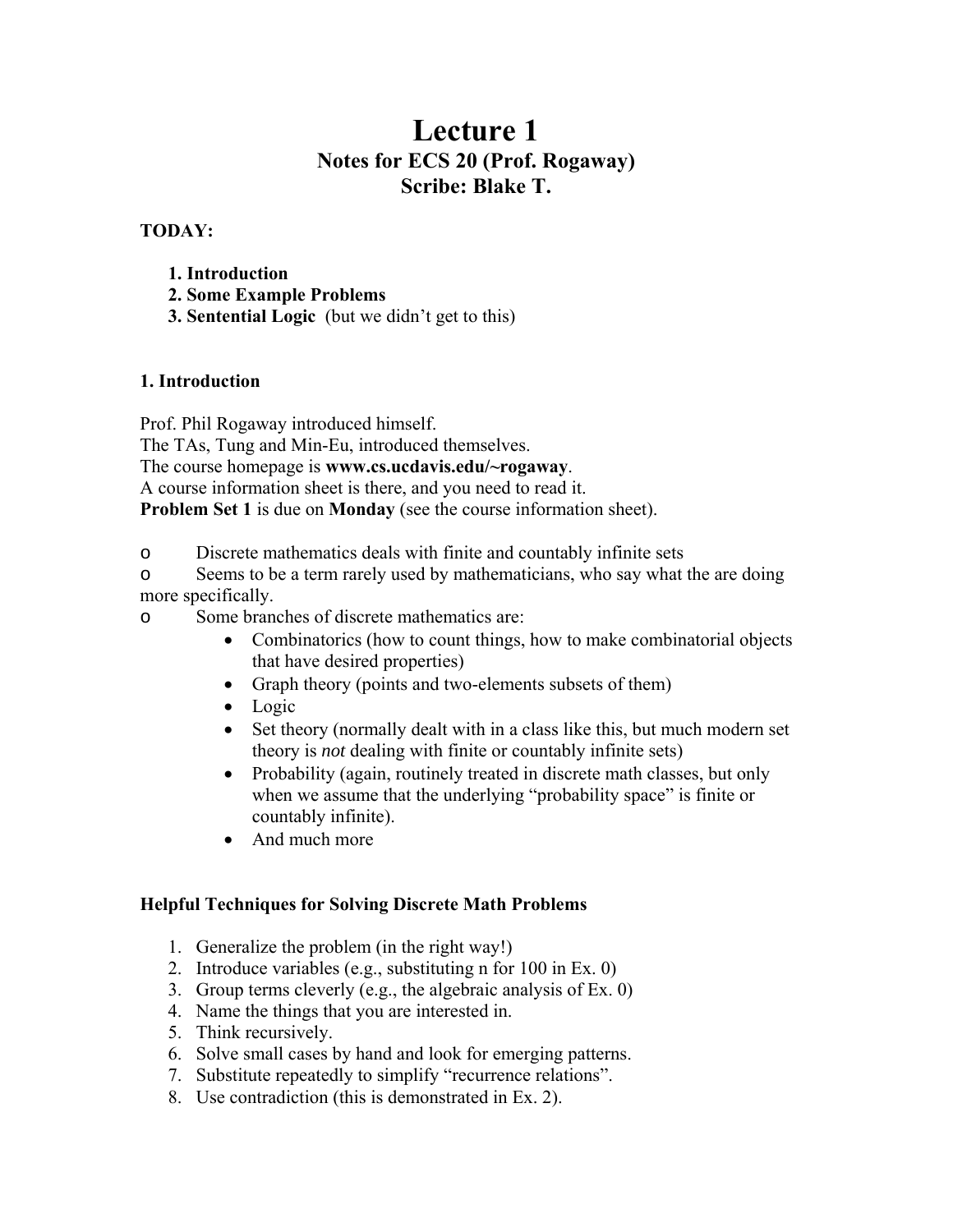9. Follow your nose (often only one natural path to go down) (eg, Ex. 2)

# **2. Some Example Problems**

# **Example 0:**

Find the following sum:

$$
1+2+\ldots+100
$$

or more generally

$$
1+2+\ldots+n
$$

#### **Solution:**

This problem can be viewed algebraically by writing the list of numbers forwards and backwards, i.e.

+ 
$$
\frac{1}{n}
$$
 +  $\frac{2}{n+1}$  + ... +  $\frac{n-1}{2}$  +  $\frac{n}{1}$   
\n $\frac{n+1}{n+1}$  + ... +  $\frac{n+1}{n+1}$  +  $\frac{n+1}{n+1}$   
\nwhich is  $n(n+1)$ 

Since this result is really twice the sum we are looking for it follows that

 $1 + 2 + ... + n = (n(n + 1)) / 2$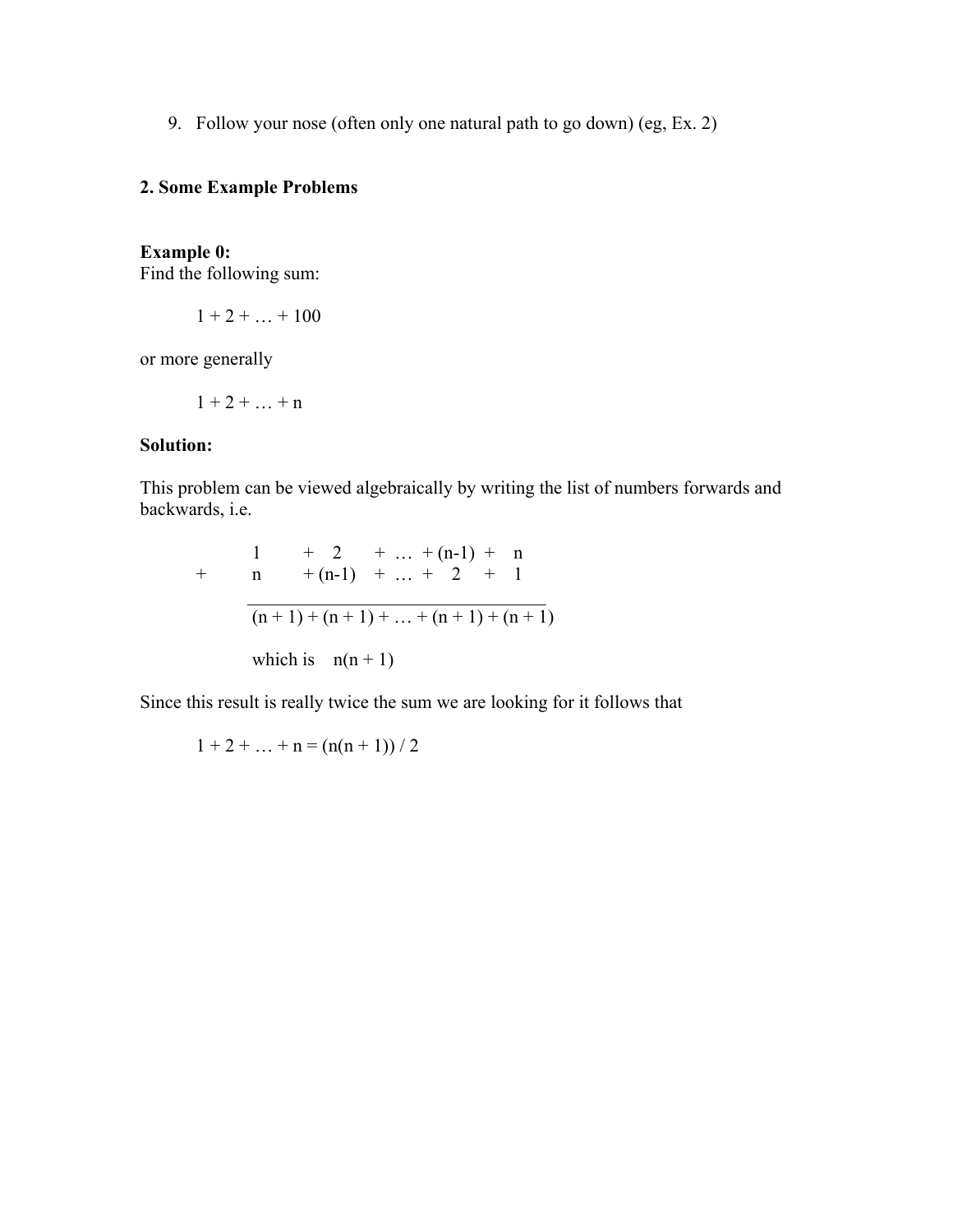This example can also be solved geometrically by writing twice  $1 + 2 + \ldots + n$  points in the following way:

| ∗ | 0 | $\Omega$ |          |              |                                 |
|---|---|----------|----------|--------------|---------------------------------|
| ∗ | * |          |          |              |                                 |
| ∗ | ∗ | *        | $\Omega$ | $\mathbf{O}$ | n points $(n=5$ in the picture) |
| ∗ | ∗ | ∗        | *        |              |                                 |
| ∗ | ∗ | ∗        | ∗        | ∗            |                                 |

 $n + 1$  points ( $n = 5$  in the picture)

So he total number of \* points is

 $(n (n + 1)) / 2$ , which is the sum we are after.

# **Example 1: The Towers of Hanoi**



Five rings of increasing diameter are placed on peg A. The pegs must be moved from A to C using the following rules:

- Only the topmost ring on a peg can be moved.
- A bigger ring cannot be placed on a smaller one.

Problem: Find a function that describes the least number of moves needed to solve the problem when you have n rings.

How many moves do you think it takes to move the five rings? Nobody guessed it or figured it out. Rogaway claims that the answer is 31.

We want a formula that specifies a number of moves that is both:

- **Sufficient**: there **is** a solution to the game using this number of moves.
- **Necessary**: no solution can use **fewer** moves than this.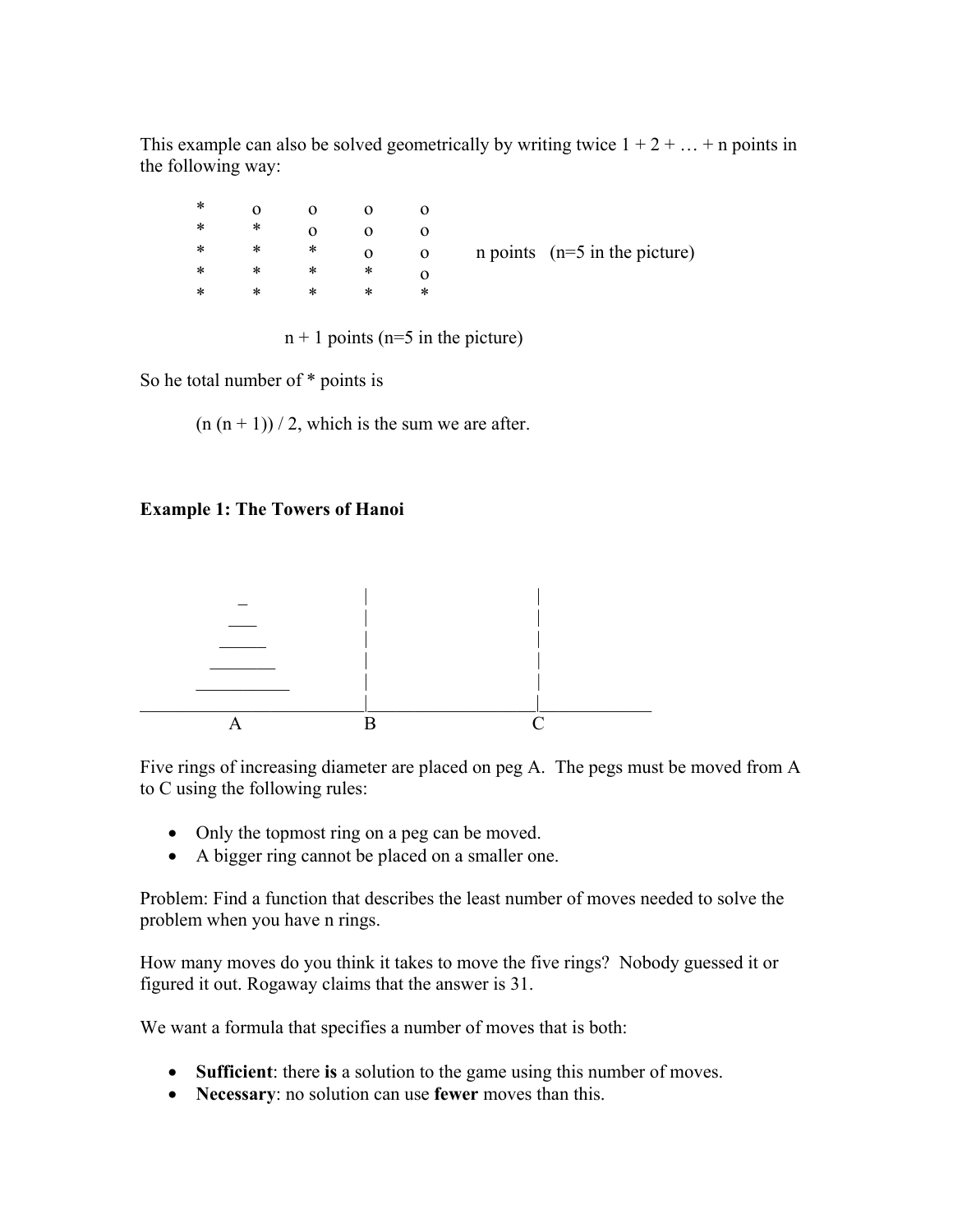#### **Solution:**

First, let's define what we're interested in. Let

 $T_n$  = The minimum number of moves needed to move the n rings from peg A to peg C (obeying the rules of the game).

Actually, this isn't good. We need to generalize the definition to do the job. So, instead, let

 $T_n$  = The minimum number of moves needed to move n rings from some one specified peg to some other specified peg (obeying the rules of the game).

#### **Sufficiency**:

Think recursively. Assume a "black box" algorithm can move the first n - 1 rings from any peg to any other peg. Solving the problem this way requires that the first n -1 rings be moved, then the largest ring be moved once, then the smaller rings be moved on to the largest ring. This number of moves can be represented by:

$$
T_n \leq T_{n-1} + 1 + T_{n-1} = 2T_{n-1} + 1
$$

## **Necessity**:

Now we have to reason about *any* algorithm that solves the puzzle.

Any solution must move the largest ring to the final peg for the very last time. That takes one move. But before that happened, we had to get the n-1 rings that were formerly on top of the start peg and move them off to a free peg. That takes at least  $T_{n-1}$  moves. After we got the biggest ring to its destination peg, we had to move the n-1 smaller rings from the free peg where they were at to the final peg. That takes at least  $T_{n-1}$  moves. So, all in all, any solution needs to spend at least

$$
T_n \geq 1 + T_{n-1} + T_{n-1} = 2T_{n-1} + 1
$$

moves.

Putting together the two inequalities we have that

$$
T_n = 2T_{n-1} + 1
$$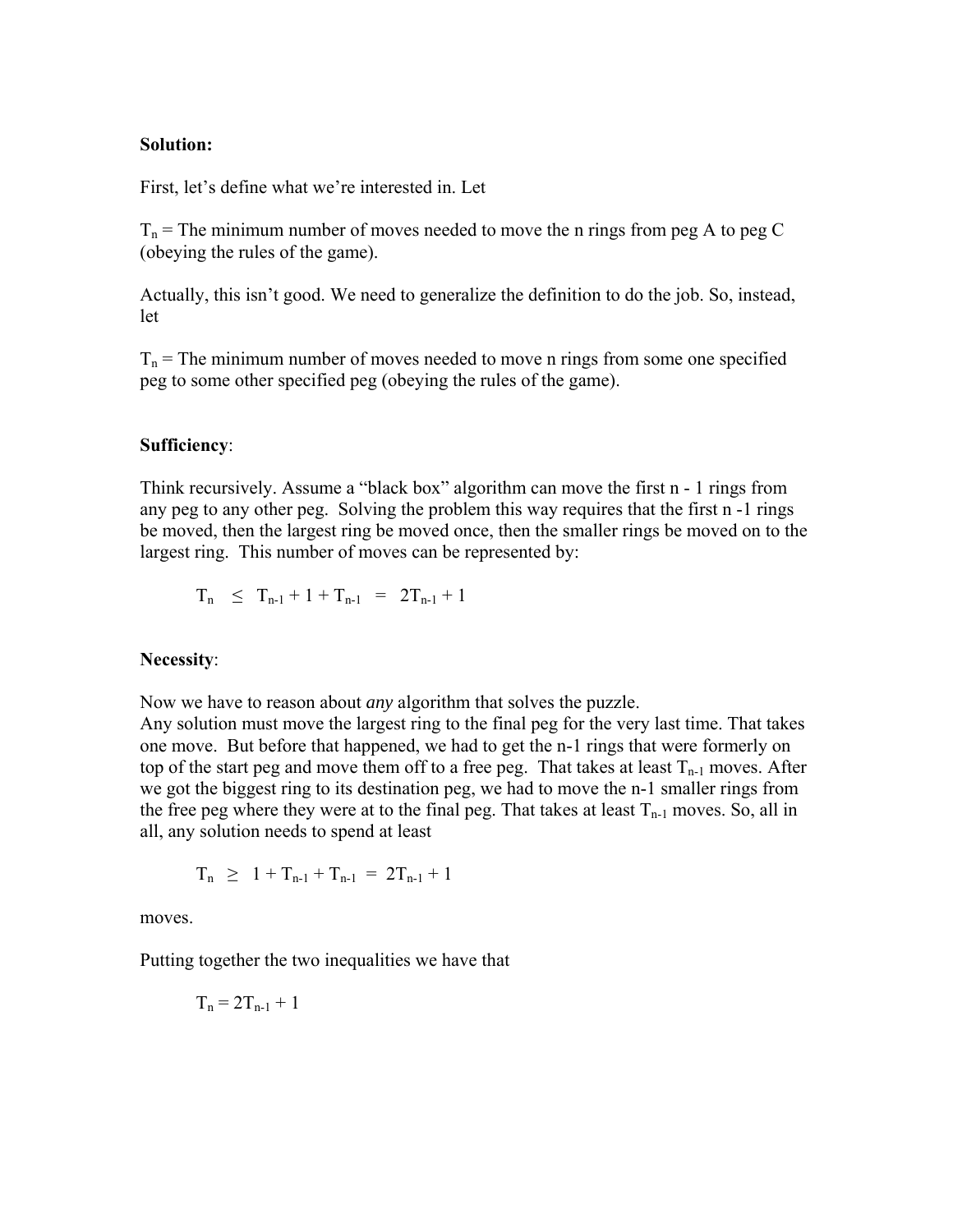We know that in order to move zero rings to their final location requires zero moves, so

 $T_0 = 0$ 

Using this as our base value we can then determine that:

 $T_1$   $T_2$   $T_3$   $T_4$   $T_5$  …  $T_n$ 1 3 7 15 31  $2^{n}$ -1 (apparently)

One way to get the general formula is by repeated substitution:

$$
T_n = 2 T_{n-1} + 1
$$
  
= 2 [2 T\_{n-2} + 1] + 1 = 2<sup>2</sup> T\_{n-2} + (1 + 2)  
= 2<sup>2</sup> [2 T\_{n-3} + 1] + (1 + 2) = 2<sup>3</sup> T\_{n-3} + (1 + 2 + 4)  
= 2<sup>n</sup> \* 0 + (1 + 2 + 2<sup>2</sup> + ... + 2<sup>n-1</sup>)  
= (1 + 2 + 2<sup>2</sup> + ... + 2<sup>n-1</sup>) = 2<sup>n</sup> - 1  
Binary Representation

## **Example 2:**

Prove that  $x = \sqrt{2}$  is **irrational**.

Definition:

 $x \in \mathbb{R}$  is **rational** if  $x = p/q$  for some integers p and  $q \in \mathbb{Z}$ ,  $q \neq 0$ .

x Є **R** is **irrational** if it is not rational.

Note: "if" in definitions mean "if and only if", or "exactly when"

Here we prove by contradiction. Assume for contradiction that x *is* rational, ie,

 $x = p/q$  for some integers p and q,  $q \neq 0$ 

Without a loss of generality, it can be assumed that either p is odd or q is odd (if they're both even, cross out the common factors of 2 until one of the numbers is odd). Additionally, an odd number squared is still an odd number.

 $\sqrt{2} = p/q$  square both sides:  $\rightarrow$  2 =  $p^2/q^2$  multiply through by the denominator:  $\rightarrow 2q^2 = p^2$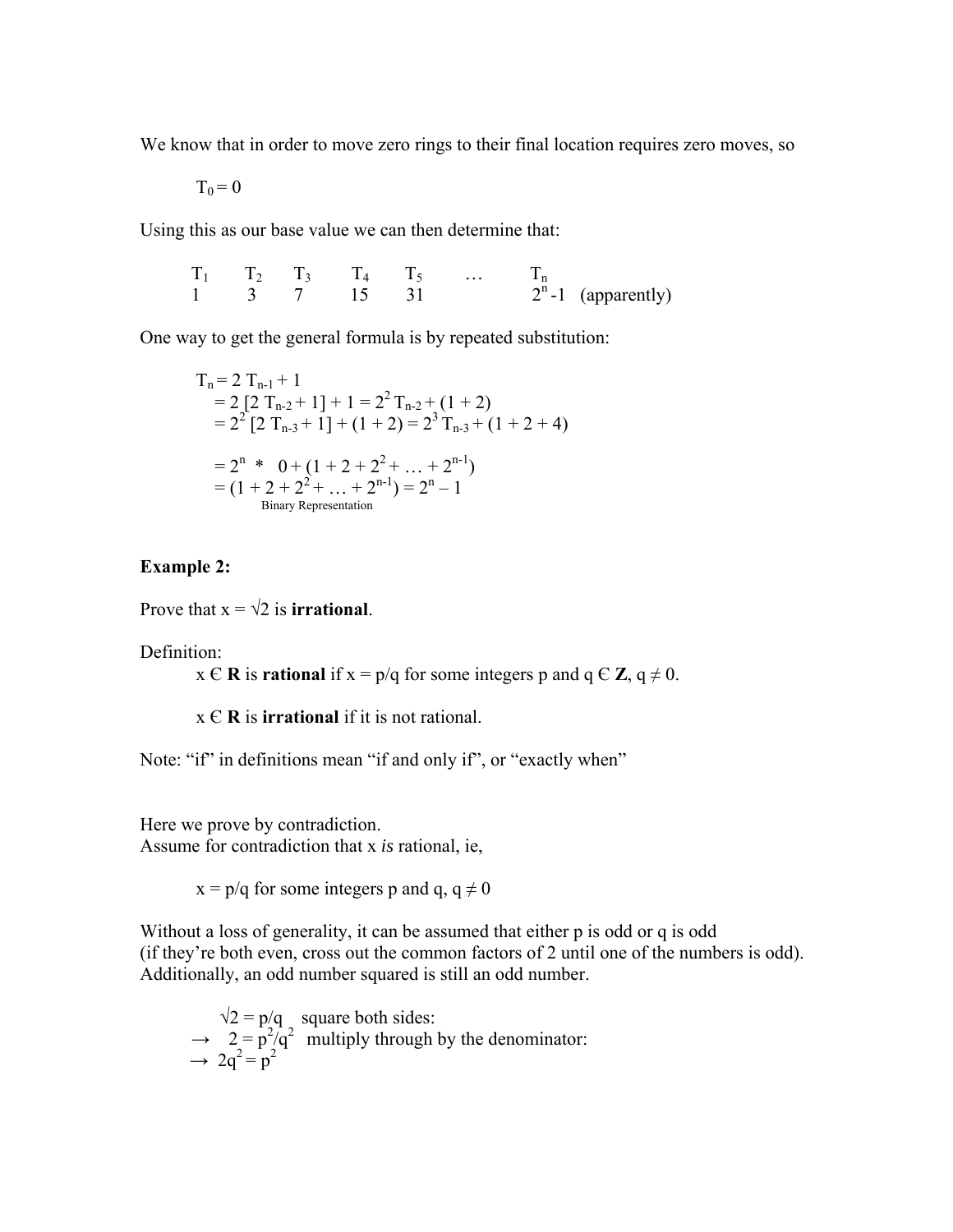From this we know that p is even, because the square of an odd number is odd (why?!). But then q is odd, because we know that at least one of p and q is odd. So we can write

 $p = 2j$  for some  $j \in \mathbb{Z}$  and  $q = 2i + 1$  for some  $i \in \mathbb{Z}$  $\rightarrow$  2 (2i + 1)<sup>2</sup> = (2j)<sup>2</sup>  $\rightarrow$   $(2i + 1)^2 = 2j^2$  $\rightarrow 4i^2 + 4i + 1 = 2i^2$  $\rightarrow$  4(i<sup>2</sup> + i) + 1 = 2i<sup>2</sup>  $\rightarrow \leftarrow$ 

The contradiction is that an odd number (the LHS) can equal an even number (the RHS). We can conclude that our original assumption is wrong:  $x = \sqrt{2}$  is **not** rational, which, by definition, means that it is **irrational**.

## **Example 3:**

We claim that : 5 shuffles of a deck of cards is **not** enough to randomize the cards.

Here by **shuffles** I mean the usual "rifle shuffle." Prof. Rogaway demonstrates one with an imaginary deck.

Assume a starting sequence of

$$
1, 2, 3, \ldots, 51, 52
$$

Even though we won't define what it means to randomize the cards, clearly a deck cannot be well randomized unless you can get **any** resulting sequence of cards, including, for example, the sequence:

52, 51, …, 3, 2, 1

We are going to show that 5 shuffles of this deck will **never** transform the specified starting sequence to the specified final sequence. So it can't do a good job of mixing the deck.

We didn't finish doing this, but we introduced an idea [*corrected in these notes*] that Prof. Rogaway claimed would help.

To illustrate the idea, let's look at a "small" deck of cards, say 8 cards, that, for example, happens to be in the order: